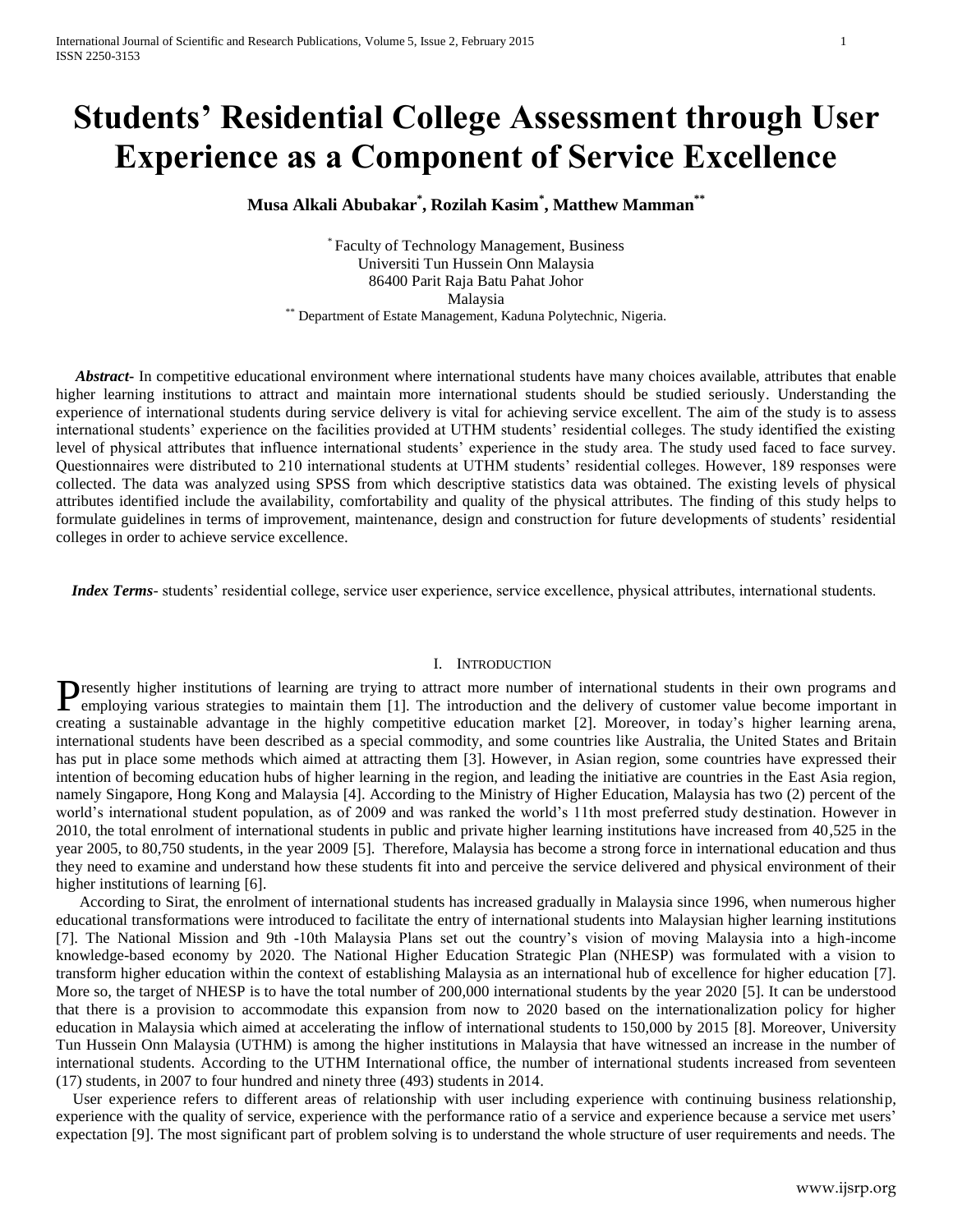needs of user must be examined independently [10]. Similarly in facilities management, full users' complaints must be recorded accordingly into an integrated maintenance schedule which is transparent, reliable and dependable [11]. Service providers in facilities management should be proactive in finding out the users' needs and wants, and the most important aspect in achieving that goal is through communication [12]. Bashir opined that users' needs should be fully incorporated into the design and development of products and services, especially in students' residential colleges [13].

Student residential college is a supervised living-learning accommodation consisting of shared residential amenities and facilities for the community of residents, which is constructed on-or off campus, and owned or rented by higher institution of learning. It provides low-cost chargeable rooms, and administered to accommodate the undergraduate or postgraduate students [14]. According to Najib et al., student residential colleges have been introduced to provide relatively low-cost, sanitary, safe and comfortable living environment to promote the social, personality, intellectual, physical, carrier, educational and moral development of those who live there [15]. Moreover, student residential colleges has been described as an essential component of the facilities provided by higher institutions of learning in helping students to expand their intellectual competence [16]. Physical attributes of students' residential college, such as architectural design, bedroom size, floor level and density can influence students' experience [17].

The main objective of this study is to determine the existing level of physical attributes that influence service user's experience with the facilities provision in the study area. The overall aim is to assess the service user's experience on the physical attributes of the facilities provided at the UTHM students' residential colleges.

### II. LITERATURE REVIEW

Service is an economic activity that creates value and delivers benefits to users at precise times and places by bringing about anticipated change on behalf of the recipients of the service [18]. According to Johnston & Clark, service is a combination of outcomes and experiences delivered to and received by a user, they further explained that users judge the quality of service on the experience as well as the outcome [19]. As services and products are becoming more similar and as it becomes easier for organizations to copy others' they may decide to compete through something that exceeds their service offering. The service concept, relates with the characteristics of the service offered to the target market [20]. He further described the service concept as the bundle of goods and services sold to users. The dominant opinion is that, service concept can be seen as a bundle made up of a set of tangible and intangible elements. Similarly, service is defined in terms of its constituent parts and the most common way of classifying the service concept relates to the degree of customization of these elements [19].

The evolution of service concepts involved two important dimensions; commoditization and customization. Customization means producing in response to a particular user desires. Customization handles the individual user request. Organizations should modify product and services to meet the exceptional needs of individual service users in such a way that nearly all can find exactly what they want at a reasonable price through a new mind-set, one of creating service user unique value, while commoditization on the other hand, refers to the regulation process, that is, it prescribes whether the service delivery has been performed to the needs of every individual user [21]. Moreover, commoditization refers to the description process of a service, where it describes the steps to be followed so that a particular service gets delivered. It also deals with the way in which the request of the individual user is packaged [22].

### *A. Service User Experience*

In the marketing literature, experiences are regularly used to refer to a definite group of services including travel, music, theatre, restaurants, hotels and culture. The basis of these services has to do with hedonic consumption [23]. Meyer & Schwager, define service user experience as the internal and subjective response, users encounter to any contact, direct or indirect with organization [24]. User experience is a holistic concept that involves every aspect of organization's offering [25]. Service user experience is defined as the service process that creates the user's cognitive, emotional and behavioral responses which result in a mental mark, a memory [17].

The concept of experience is also used to add value to user services, for example in telecommunications services, educational services, residential college services and airline services. Ritz Carlton and Singapore Airlines, for example, focus not only on traditional service quality issues and factors such as reliability and assurance, but also on creating favorable user experiences [26] (Pariag, 2009). Some service user experiences are favorable and some are not both tend to stay in the user's memory. These experiences will have a strong impact on user's perceptions.

## *B. Factors Affecting Service User Experience*

 Service user experience has been described as an internal and subjective response, users encounter to any contact, direct or indirect with an organization. User experience is a holistic concept that encompasses every aspect of organization's offering [27]. Khozaei et al., described students' residential colleges, as a densely building with many rooms in which each room contain several beds [28]. Thus students residential colleges provides sleeping and living quarters, usually without private baths, for a large number of students and such residential college is furnished and rented by bed. However, provision of student residential facilities is one of the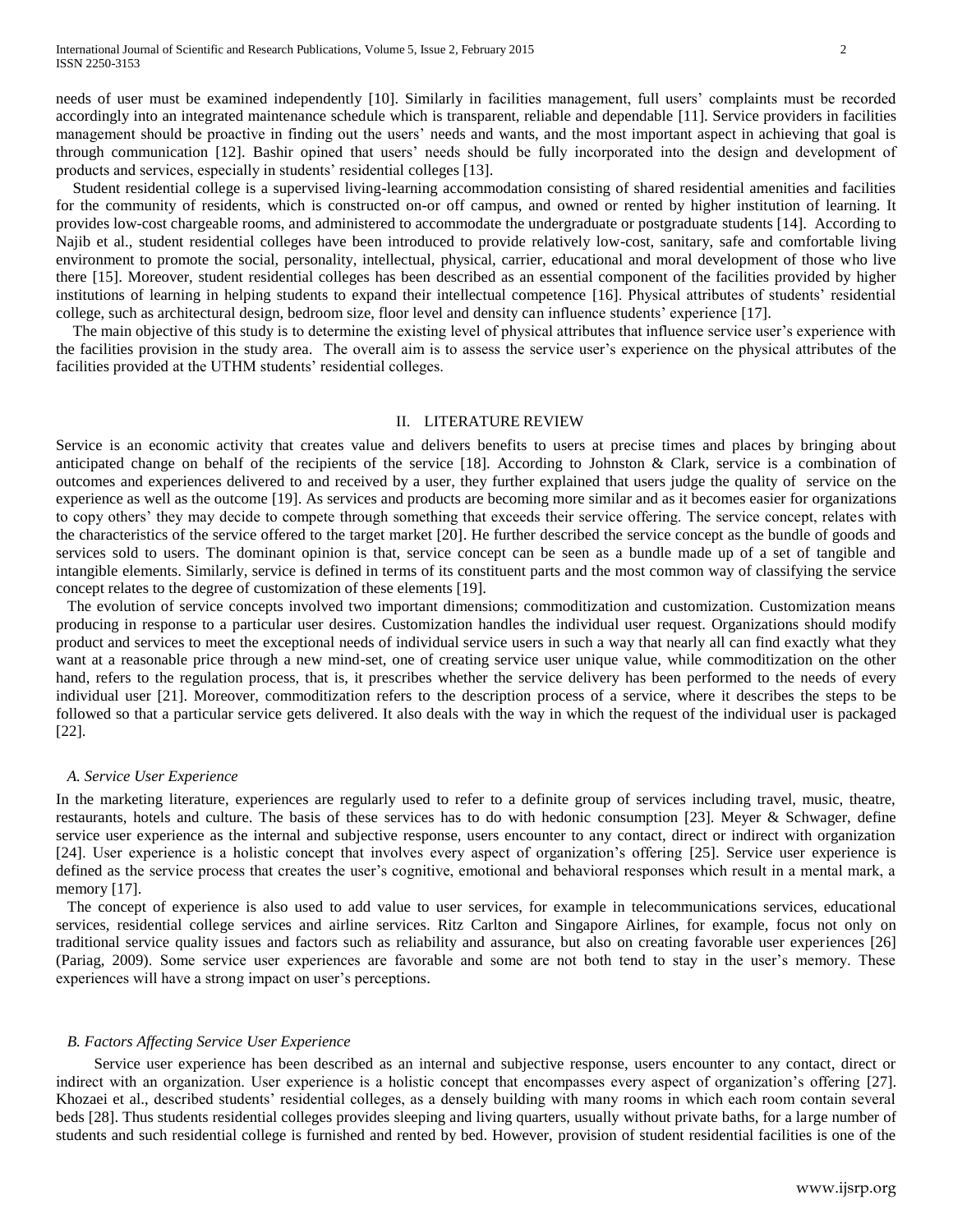major issue students will consider in choosing a higher institution of learning [15]. Consequently, if Higher Institutions of Learning fail to provide adequate and suitable residential facilities for students, students may face increase pressure, and lack of affordable offcampus residential colleges may create a significant inconvenience. Therefore, students will give high priority to institutions that provide suitable and adequate facilities in their residential colleges [29]. Students residential facilities can fulfill various needs and will provide rooms that are equipped with complete facilities and services, the space will also encourage friendship and provide friendly learning environment [30].

Factors affecting service user experience may include convenience, choice, age, value adding and life, speed of service delivery, quality and technology. However some of these factors may not necessarily apply to all higher institutions, even though some common factors can be shared [31]. There are various factors that influence students experience with their residential colleges, which include physical and, demographic attributes [32].

# *Physical Attributes*

Physical attributes of residential college, such as architectural design, bedroom size, floor level, density, building layout, bathroom, laundry room, study area, internet facilities and security guards can influence students experience in residential colleges [15]. More so, [27] opined that physical attributes in residential college, such as architectural design, support services; space and location on campus also have influence on students' experience with their residential college. He further added that light, temperature, noise and air quality also has powerful influence over experience with residential college. Moreover excessive noise has been rated as a significant detractor from student experience. According to [25] prolonged exposure to noise and very high noise level during sleep may cause hearing loss, mental stress and irritation. Quietness is the most important requirement in any residential college. Some of the physical attributes that influence service users' experience are discussed as follows:

**Study-bedroom:** study bedroom has to enable some functions in a reasonably small space; these may include studying, sleeping, eating, socializing and relaxing. The study bedroom must provide privacy and security, with good lighting and ventilation, and a reasonable view; more so, student should be able to control his internal environment such as heating, cooling, lighting and should be able to impose his own personality in the room without causing any damage [33]. Moreover, study bedroom is an important component that must be provided in all residential colleges, it is a multipurpose room that combined study, living and sleeping facilities [34].

**Density:** is defined as the number of person per structure and is identified as another physical factor that influence students experience with residential college [1]. They further added that, users of triples shows greater feelings of crowding and perceive less control over room activities, expressed more negative inter personal attitudes and experience more negative room atmosphere

**Floor Level;** [35] on students' residential college settings, opined that students living at the upper floors, perceived larger rooms and found them not crowded compared with those on the lower floor. Floor level could influence students' experience and friend formation. Users of single-story residence hall were significantly more satisfied and establish more residence base friendship than users of multistory residential hall.

**Privacy:** According to [35] increase in the level of students' experience with residential college depends on the students' perception of their privacy. Moreover, [34] opined that female students were most likely to stay in shared residential facilities while their male counterpart preferred to stay in more private place.

The student residential college should be isolated from sources of noise. The level of noise can affect students' attention for studying and privacy of communication. In residential college facilities, noise mostly originates from aircraft, traffic, construction sites and activities in the neighborhood [34]. However, very high noise levels, prolonged exposure to noise during sleep may cause irritation, mental stress and hearing loss [29]. Quiet is the most required requirement in any living arrangement in the opinion of students. Primary to providing quiet environment are walls, floors, windows and doors providing adequate reduction of sound from adjacent activities [19].

Fire safety equipment: Fire outbreak causes loss of life and property in buildings. Student residential college is a typical type of buildings that house a large number of users. More so, student residential facilities are vulnerable because of their high fire load. Fire load is defined as the amount of fuel within a room or a building, which will burn to release heat and feed the growth of fire [36].

**Interior and exterior finish systems:** The building components that users interact with include external walls, internal finishes and floor surfaces. Common performance problems associated with external walls include color fading, moisture and wind infiltration, buckling, cracking, cleanability and erosion [37]. Moreover, the performance standards for internal finishes including floors, ceilings and walls emphasize aesthetic attributes such as fading, evenness of surfaces and cleanability. Furthermore, durability of floor surfaces refers to resistance to scratches, indentations, abrasions, spills, stain and cigarette burns [38].

**Furniture:** Typical provision of furniture in the study bedroom includes bed, desk, chest of drawers, closet, shelving and chair [16]. As the student buying ability increases, the requirement for additional storage facilities for a variety of things and personal belongings such as clothes, electronic sets and sports equipment. Some of these storage facilities should be lockable for permanent storage during student absence from the room, for short or long time and the rest can be simple cabinets [37].

**Efficiency of circulation:** According to [40] the internal layout of the students' residential college building should be effective in terms of the arrangement of study bedrooms in each floor, the width of the corridors for circulation inside the building and the number and location of staircases in the building. Moreover, the building layout should encourage social interaction among the student population. Visitors should be able to easily locate study bedrooms in the building [41].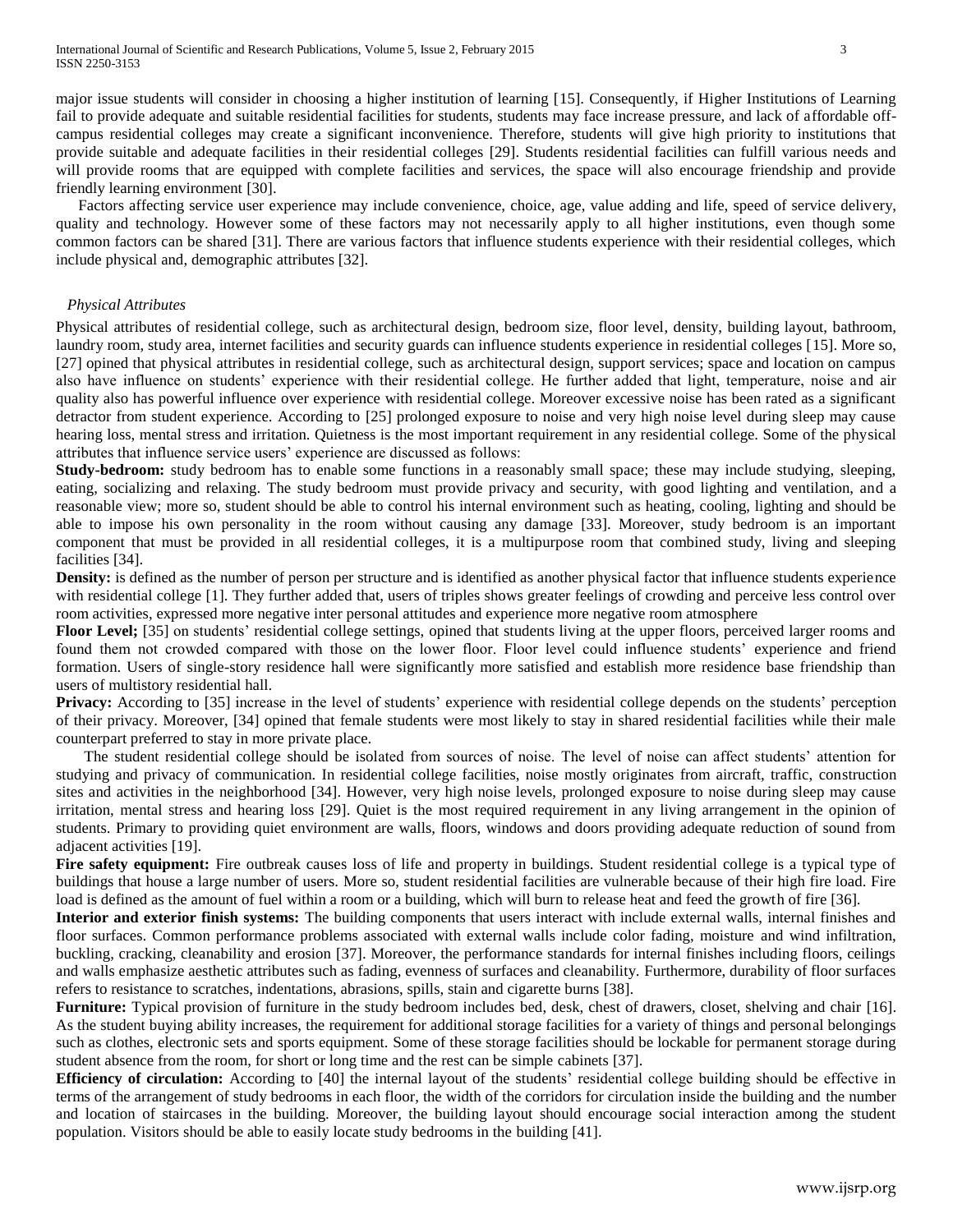**Proximity to other facilities on campus:** According to [16] student residential college facilities should be located in reasonable proximity (i.e. within short waking distance) to teaching, recreational centers, cafeteria, parking facilities, mini market, health facilities and public transportation.

**Visual comfort:** The optimal design of lighting in the residential colleges, involves providing a comfortable and healthy visual environment that supports the activities of users. The benefits of achieving lighting comfort include providing enough light to permit safe accomplishment of tasks; avoid eye strain and headaches; and improve social interaction [42]. Electrical lighting should not compensate for natural daylight in student residential colleges. The window size must allow sufficient light and electrical lighting must provide for comfortable reading conditions at the desk, in bed and in the armchair. Moreover, general lighting should be enhanced by task lighting to serve desk, chair and bed positions [43].

**Provision of ventilation:** Indoor air quality is an important essential of a pleasurable and productive indoor environment. Building users with indoor air quality problems suffer from symptoms such as eye, nose and throat irritation, dry skin and mucous membranes, fatigues, headache, wheezing, nausea and dizziness resulting in discomfort [44]. The benefits gained from achieving an acceptable indoor air quality include: providing enough air exchanges to avoid lack of oxygen; filtering air to avoid particles which cause respiratory ailments; and providing enough air exchanges to rid areas of odors such as smoke [37].

**Support services:** Toilet/bathrooms, showers and water closets are generally designed to the minimum practical area and must be close proximity to all study bedrooms. Students are not often careful in the way they use the facilities; overflowing and leaking showers are common problems [16]. Good ventilation should be provided in the study bedrooms to reduce the effects of condensation problems. However, it is important that all external materials used in the toilet/bathroom should have moisture-resistance finishes [45]. Waste disposal and water supply systems should be properly installed, maintained and managed. A laundry with washing and drying machines should be provided. A sink for hand-washing clothes and facilities for ironing and folding clothes should be provided with maintenance of fittings and equipment. Since laundries can be noisy, smelly and humid, their locations should be carefully selected. They should be provided with good lighting, ventilation to remove moisture and odor and a floor gully. Services such as electricity supply and hot water must be adequate for the level of use [46].

# *C. The Concept of Service Excellence*

The continuous globalization of services has prompted organizations in various service industries to concentrate on achieving user delight through service excellence, which will enable them to secure their competitive position and establish long-term user relationship [47]. They also added that service excellence occurs when users perceive that a service exceeds their previous expectations. Similarly, service excellence could be described as that which the user perceives as providing the services they need quickly, conveniently without any error and delivered politely by knowledgeable staff at an acceptable cost [48]. More so, the provision of excellent services is central to the competitive strategies of most, if not all service organizations. Particularly, issues related to service quality in higher institutions have led to an increased awareness of the significance of internal user satisfaction [49]. The challenges and benefits of service excellence are emphasized as previous research shows that users and other stakeholders' expectations are growing and that the demand in better returns for their investment in higher institutions of learning are increasing [50]. As a result, service excellence is becoming a major component of higher education institutes' (HEIs') which they struggle to accomplish and maintain sustainable competitive advantage. Service excellence is an integral part in higher education delivery; various employees came into contact with a range of internal and external stakeholders and are directly responsible for the provision of quality services provided to their students [50]. They further stated that, in order to deliver the best service and to gain competitive advantage, HEIs should recruit, train and develop highly motivated and committed employees.

## III. METHODOLOGY

 The face to face survey was employed in this study, where data was collected only from international students, who are studying and living in five out of the seven students' residential colleges in UTHM. The residential colleges under study include, Kolej Kediaman Melewar, Kolej Kediaman Taman University, Kolej Kediaman Tun Syed Nasir, Kolej Kediaman Perwira and Kolej Kediaman Kelisa. A random sample of 210 international students was drawn from the residential population, using stratified random sampling technique. Stratified random sampling was adopted because it obtains estimates of known precision for certain subdivisions of the population by treating each subdivision as a stratum [51]. The total number of questionnaires distributed to the targeted population of international students living in five UTHM students' residential colleges, that served as the base for the data analysis was 210, However, 189 questionnaires were returned representing 90%. The questionnaires were distributed face-to-face to the targeted respondents in the study area where 5-point Likert scale was used with neutral choice. Moreover, reliability analysis was conducted for the scaled answers and the scale shows a good internal consistency, with cronbach's alpha coefficient ranging from 0.895, 0.861 and 0.877.

The background of the respondents is very important, as shown in Table 1, it disclose the gender, age, religion, race/nationality, marital status, economic status, level of study and duration of staying of the respondents. Out of 189 international students, 169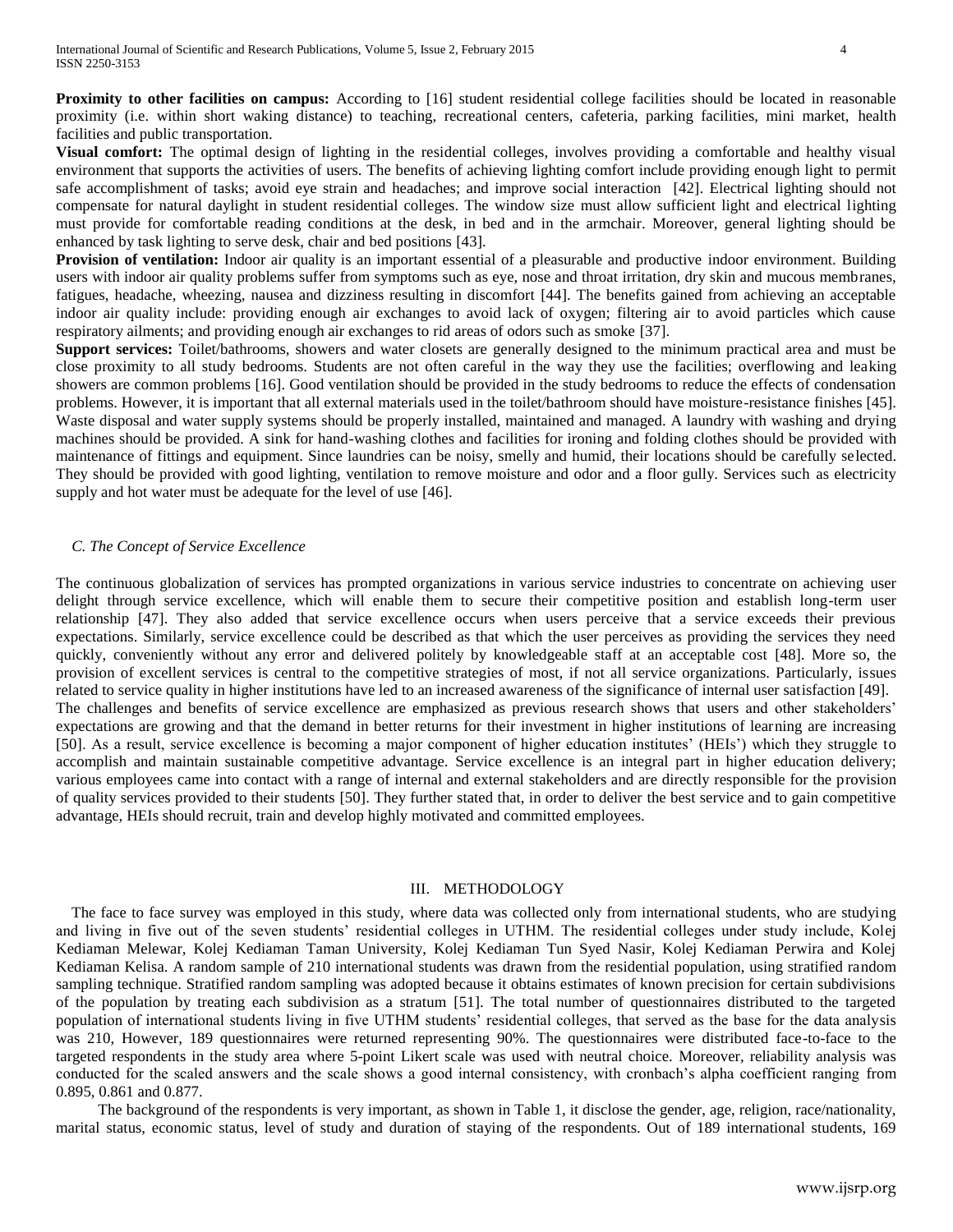respondents representing 89% are males while 20 respondents representing 11% were females. The age distribution of the respondents ranges between 20-25 (53%), 26-30 (24%), 31-35 (10%) and 35 and above (12%). Religion of the respondents shows that 179 respondents representing 95% are Muslims, 8 respondents representing 2% are Christians while only 2 respondents representing 1 respondent came from other religion. Marital status of the respondents, single 63%, married 36% and divorced 1%. Race/nationality of the respondents is classified as Arab 50%, Africans 33%, Pakistan 10%, Indian 2% and others 5%. The respondents' level of study also is classified as undergraduate 45%, masters 31% and PhD 24%. Duration of staying shows that 50% stayed less than 1 year, 38% between 1- 2 years, while 12% between 3-4 years.

| <b>Attributes</b>          | classification   |                | Percentage (%) |  |  |
|----------------------------|------------------|----------------|----------------|--|--|
| <b>Gender</b>              | Male             | 169            | 89             |  |  |
|                            | Female           | 20             | 11             |  |  |
|                            | $20 - 25$        | 100            | 53             |  |  |
| Age                        | $26 - 30$        | 46             | 24             |  |  |
|                            | $31 - 35$        | 19             | 10             |  |  |
|                            | 36 & above       | 23             | 13             |  |  |
|                            | Islam            | 179            | 95             |  |  |
| <b>Religion</b>            | Christian        | 8              | $\overline{4}$ |  |  |
|                            | Others           | $\overline{2}$ |                |  |  |
|                            | Arab             | 95             | 50             |  |  |
|                            | African          | 63             | 33             |  |  |
| <b>Race/nationality</b>    | Pakistan         | 19             | 10             |  |  |
|                            | Indian           | 3              | $\overline{2}$ |  |  |
|                            | Others           | 9              | 5              |  |  |
|                            |                  |                |                |  |  |
|                            | Single           | 119            | 63             |  |  |
| <b>Marital status</b>      | Married          | 68             | 36             |  |  |
|                            | Divorce          | $\overline{2}$ | 1              |  |  |
|                            | Parent           | 71             | 38             |  |  |
| <b>Economic status</b>     | Scholarship      | 56             | 30             |  |  |
|                            | Student loan     | 27             | 14             |  |  |
|                            | Others           | 35             | 18             |  |  |
|                            | Undergraduate    | 85             | 45             |  |  |
| Level of study             | <b>Masters</b>   | 58             | 31             |  |  |
|                            | PhD              | 45             | 24             |  |  |
|                            | Less than 1 year | 94             | 50             |  |  |
| <b>Duration of staying</b> | 1-2 years        | 71             | 38             |  |  |
|                            | 2-3 years        | 24             | 12             |  |  |

|  | Table 1: Respondents demography |
|--|---------------------------------|
|--|---------------------------------|

# IV. ANALYSIS AND FINDINGS

 A detailed descriptive analysis of service user's experience with the facilities provision at UTHM students' residential college is presented using SPSS (Version 20). The study identifies the opinion of service users on the existing level of physical attributes at UTHM students' residential colleges. Moreover, three existing levels of physical attributes considered in this research were the availability, comfortability and the quality of the existing physical attributes. In this regards, questions were presented to the respondents which describe various level of the existing physical attributes. The five Likert scale approach was used to rate the answers, whereas five choices were defined. These ranged from 'one' as the most negative answer, to 'five' as the most positive answer. The results of this analysis are shown below. It is important to note that all percentages were rounded to the nearest figure.

## *A. Experience of service users on the availability of the physical attributes at UTHM students' residential colleges*

This section determines the existing level of physical attributes that influence service users' experience with the facilities provision at UTHM students' residential colleges. To determine the availability of the existing physical attributes, the mean calibration proposed by Hassanain, (2008); Najib et al., (2011) was adapted, the mean results were validated and the following scale of 1-5 was used.

- a). The physical attribute is extremely adequate if the mean score is between 4.5 and 5.
- b). The physical attribute is adequate if the mean score is between 3.5 and 4.49.
- c). The physical attribute is fairly adequate if the mean score is between 2.5 and 3.49.
- d). The physical attribute is inadequate if the mean score is between 1.5 and 2.49.
- e). The physical attribute is extremely inadequate if the mean score is less than 1.49.

From the data analysis, as illustrated in Table 2, the findings revealed that space in the Mosque, safe living environment, building security, security guards and perimeter fence were ranked adequate as their mean score fall within the range of 3.70 to 3.81**.** However, some variables were ranked fairly adequate by their mean falling within the range of 2.5 to 3.49, such as cooling/heating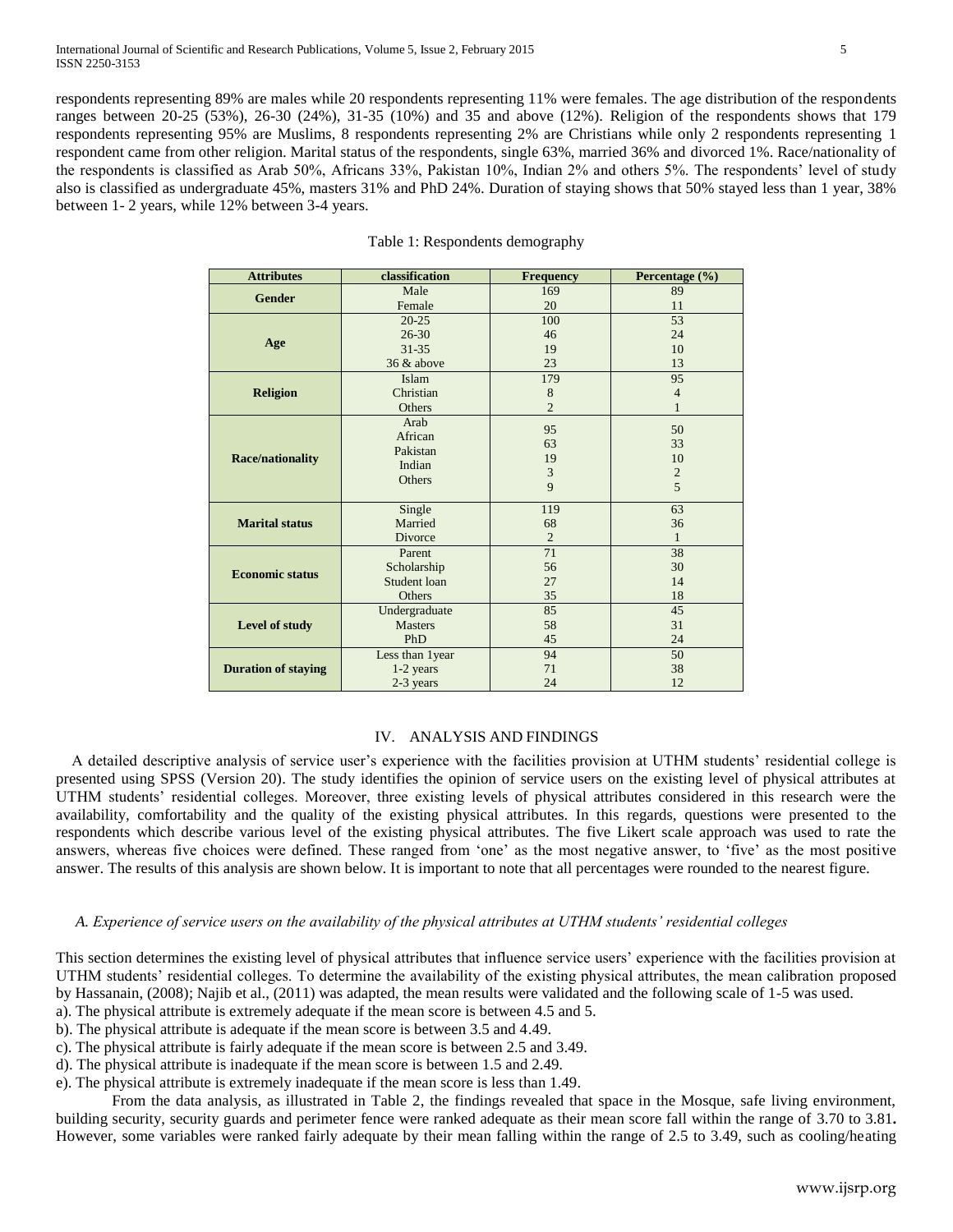International Journal of Scientific and Research Publications, Volume 5, Issue 2, February 2015 6 ISSN 2250-3153

facilities in study bedroom, adequate storage facilities in study bedroom pantry/kitchen, sport facilities, cross ventilation in study bedroom, natural/artificial lighting, privacy, emergency exit, high level of privacy, firefighting equipment's, burglary proof, toilet facilities, number of people sharing toilet, study area, internet facility in the study area, parking space, cafeteria/restaurants, laundry facilities and waste disposal. While net on windows in the study bedrooms was ranked inadequate as the mean score fall within the range of 1.5 to 2.49**.**

| <b>Availability of Physical attributes</b> |                                                 | $\mathbf{1}$ | $\overline{2}$ | $\overline{\mathbf{3}}$ | $\overline{\mathbf{4}}$ | 5          | <b>Mean</b><br>score | <b>Level of</b><br>availability |
|--------------------------------------------|-------------------------------------------------|--------------|----------------|-------------------------|-------------------------|------------|----------------------|---------------------------------|
| <b>Study</b><br><b>Bedroom</b>             | Adequate storage facilities in study<br>bedroom | 15(8%)       | 44 (23%)       | 52 (27%)                | 60(32%)                 | 18 (10%)   | 3.12                 | Fair                            |
|                                            | Natural artificial lighting in study<br>bedroom | 13 (7%)      | 28 (15%)       | 48 (25%)                | 73 (39%)                | 27 (14%)   | 3.39                 | Fair                            |
|                                            | Cross ventilation in study bedroom              | 22<br>(12%)  | 52 (27%)       | 49 (26%)                | 46(24%)                 | $20(11\%)$ | 2.95                 | Fair                            |
|                                            | High level of privacy in study<br>bedroom       | 24<br>(13%)  | 42 (22%)       | 49 (26%)                | 44 (23%)                | 30(16%)    | 3.07                 | Fair                            |
|                                            | Net on windows in study bedroom                 | 61<br>(32%)  | 48 (25%)       | 39 (21%)                | 27(15%)                 | 14(7%)     | 2.39                 | Fair                            |
|                                            | Cooling/heating facilities in study<br>bedroom  | 53<br>(28%)  | 52 (27%)       | 34 (18%)                | 36(20%)                 | 14(7%)     | 2.50                 | Fair                            |
| <b>Building</b>                            | <b>Emergency Exit</b>                           | 19<br>(10%)  | 33 (18%)       | 36 (19%)                | 76 (40%)                | 25(13%)    | 3.29                 | Fair                            |
| layout                                     | Firefighting equipment's                        | 16(8%)       | 24 (13%)       | 40(21%)                 | 79 (42%)                | 30(16%)    | 3.44                 | Fair                            |
| Toilet/bathro<br>om                        | <b>Toilet Facilities</b>                        | 25<br>(14%)  | 31(16%)        | 50(26%)                 | 64 (34%)                | $19(10\%)$ | 3.11                 | Fair                            |
|                                            | Number of people sharing<br>toilet/bathroom     | 16(7%)       | 55 (31%)       | 46(24%)                 | 54 (29%)                | $18(9\%)$  | 3.02                 | Fair                            |
| <b>Study area</b>                          | Study area facilities                           | 18 (9%)      | 31(16%)        | 38 (20%)                | 75 (40%)                | 27(15%)    | 3.33                 | Fair                            |
|                                            | Internet facility in the study area             | 33<br>(17%)  | 25(13%)        | 39 (21%)                | 69 (37%)                | 23(12%)    | 3.13                 | Fair                            |
| <b>Mosque</b>                              | Adequate space in the Mosque                    | 9(5%)        | 10(5%)         | 46 (24%)                | 67 (36%)                | 57 (30%)   | 3.81                 | Adequate                        |
|                                            | Safe living environment                         | 13 (7%)      | 18 (9%)        | 25(13%)                 | 86 (46%)                | 47 (25%)   | 3.72                 | Adequate                        |
|                                            | Security guards                                 | 7(4%)        | 12(6%)         | 41 (22%)                | 77(41%)                 | 52(27%)    | 3.82                 | Adequate                        |
| <b>Security</b>                            | <b>Building security</b>                        | 8(4%)        | 16(8%)         | 45 (24%)                | 75 (40%)                | 45 (24%)   | 3.70                 | Adequate                        |
|                                            | Perimeter fence                                 | 8(4%)        | 16(8%)         | 45 (24%)                | 75 (40%)                | 45 (24%)   | 3.53                 | Adequate                        |
|                                            | <b>Burglary</b> proof                           | 17 (9%)      | 47 (25%)       | 49 (26%)                | 43 (23%)                | 33 (17%)   | 3.15                 | Fair                            |
|                                            | Enough parking space                            | 21<br>(11%)  | 38 (20%)       | 60 (33%)                | 52 (27%)                | 18 (9%)    | 3.04                 | Fair                            |
| <b>Support</b><br><b>Services</b>          | Sport facilities                                | 33<br>(17%)  | 37(21%)        | 53 (28%)                | 48 (25%)                | 18 (9%)    | 2.90                 | Fair                            |
|                                            | Adequate waste disposal                         | 13 (7%)      | $21(11\%)$     | 54 (29%)                | 69 (36%)                | 32(17%)    | 3.46                 | Fair                            |
|                                            | Cafeteria/mini market                           | 13 (7%)      | 21 (11%)       | 54 (29%)                | 69 (36%)                | 32 (17%)   | 3.46                 | Fair                            |
|                                            | Laundry facilities                              | 21<br>(11%)  | 22 (12%)       | 49 (26%)                | 68 (36%)                | 29 (15%)   | 3.33                 | Fair                            |
|                                            | Pantry/kitchen                                  | 48<br>(25%)  | 45 (24%)       | 44 (24%)                | 35 (18%)                | 17 (9%)    | 2.62                 | Fair                            |

Table 2: Experience of service users on the availability of existing physical attributes (Field Survey 2014)

Note: 1= Extremely adequate, 2= Inadequate, 3= Fairly adequate, 4= Adequate, 5= Extremely adequate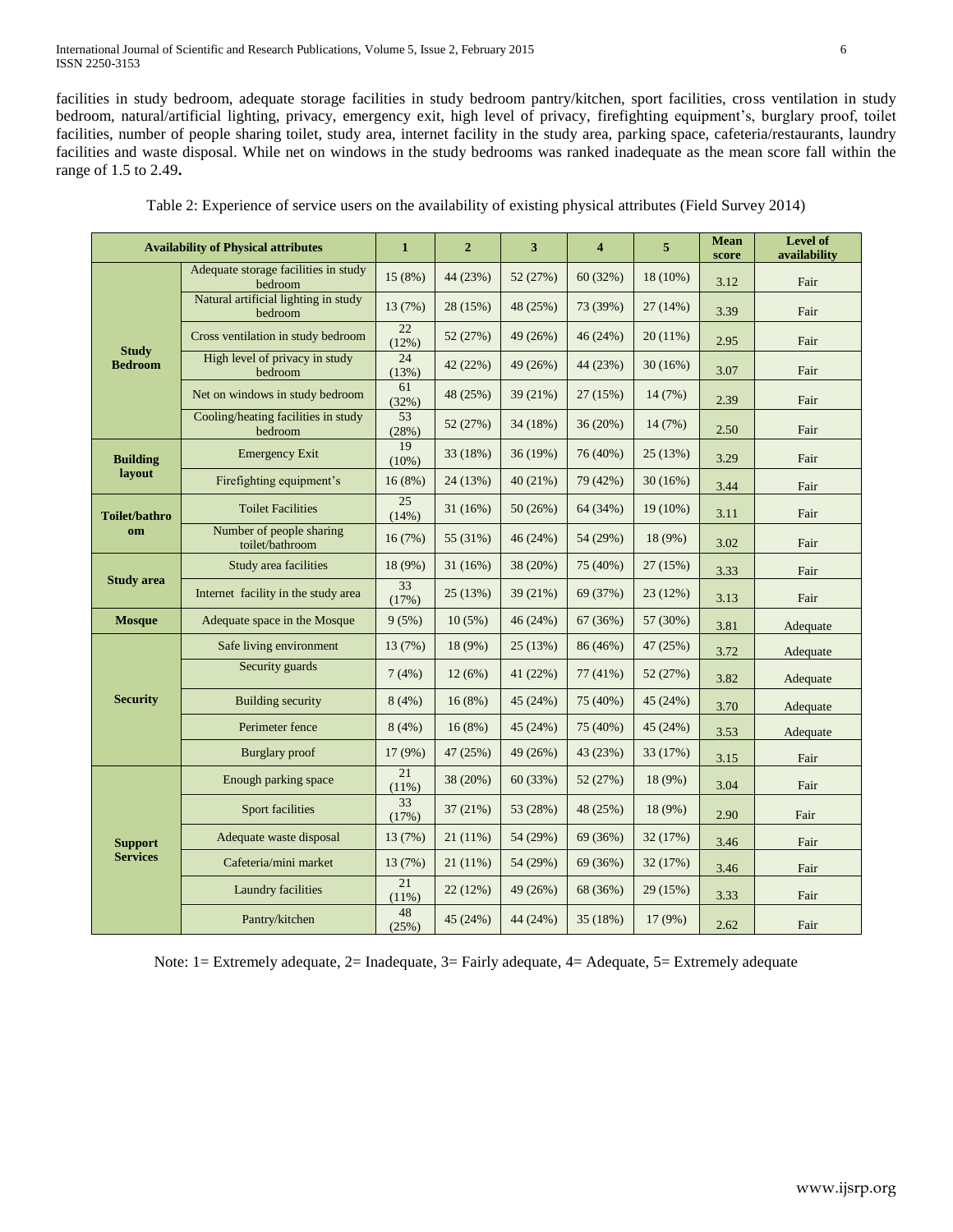*B. Experience of service users on the comfortability of the existing physical attributes at UTHM students' residential colleges*

To determine the comfortability of the existing level of physical attributes in UTHM students' residential colleges, the mean calibration proposed by Hassanain, (2008); Najib et al., (2011) was adapted, the mean results were validated and the following scale of 1-5 was used.

a). The respondents were extremely comfortable with the existing physical attribute if the mean score is between 4.5 and 5.

b). The respondents were comfortable with the existing physical attribute if the mean score is between 3.5 and 4.49.

c). The respondents were neither comfortable nor uncomfortable with the existing physical attribute if the mean score is between 2.5 and 3.49.

d). The respondents were not comfortable with the existing physical attribute if the mean score is between 1.5 and 2.49.

e). The respondents were extremely not comfortable with the existing physical attribute if the mean score is less than 1.49.

As shown in Table 2, the findings revealed that, the service users' were neither comfortable nor uncomfortable with some variables as their means score fall within the range of 2.5 to 3.49 such as, the study bedroom size, furniture in the study bedroom, conducive living environment, proximity of the residential college to university, proximity of the residential college to health facilities, proximity of residential college to public transportation, proximity of residential college to restaurants, proximity of residential college to ATM machine, proximity of residential college to mini market, proximity of residential college to recreational centres, proximity of residential college to waste collection centers and proximity of residential college to local shops.

| <b>Comfortability of physical attributes</b> |                                                                 | 1          | $\overline{2}$ | 3        | $\overline{\bf{4}}$ | 5          | <b>Mean</b> | <b>Level of</b><br>comfortability |
|----------------------------------------------|-----------------------------------------------------------------|------------|----------------|----------|---------------------|------------|-------------|-----------------------------------|
|                                              | Study bedroom size                                              | 27 (14%)   | 37(20%)        | 51 (27%) | 52 (27%)            | 22(12%)    | 3.03        | Neutral                           |
| <b>Study bedroom</b>                         | Furniture in the study bedroom                                  | 20(11%)    | 55 (29%)       | 47 (25%) | 49 (26%)            | 18 (9%)    | 2.95        | Neutral                           |
| <b>Security</b>                              | Conducive living environment                                    | 15 (8%)    | 26(14%)        | 73 (38%) | 64 (34%)            | 11(6%)     | 3.16        | Neutral                           |
|                                              | Proximity of residential college<br>to University               | 22 (12%)   | 31(16%)        | 44 (23%) | 66 (35%)            | 26(14%)    | 3.23        | Neutral                           |
|                                              | Proximity of residential college<br>to health facilities        | 15 (8%)    | 35(18%)        | 54 (29%) | 66 (35%)            | $19(10\%)$ | 3.21        | Neutral                           |
|                                              | Proximity of residential college<br>to public transportation    | 19 (10%)   | 27(14%)        | 60(32%)  | 63 (33%)            | 20(11%)    | 3.20        | Neutral                           |
|                                              | Proximity of residential college<br>to restaurants              | $21(11\%)$ | 29 (15%)       | 48 (26%) | 65 (34%)            | 26(14%)    | 3.24        | Neutral                           |
| <b>Location</b>                              | Proximity of residential college<br>to ATM machine              | 25 (13%)   | 48 (25%)       | 41 (22%) | 49 (26%)            | 26(14%)    | 3.02        | Neutral                           |
|                                              | Proximity of residential college<br>to mini market              | 19 (10%)   | 42 (22%)       | 60(32%)  | 51 (27%)            | 17(9%)     | 3.03        | Neutral                           |
|                                              | Proximity of residential college<br>to recreational centers     | 24 (13%)   | 40(21%)        | 60(32%)  | 48 (25%)            | 17 (9%)    | 2.97        | Neutral                           |
|                                              | Proximity of residential college<br>to waste collection centers | 19 (10%)   | 32(17%)        | 52 (27%) | 63 (34%)            | 23 (12%)   | 3.21        | Comfortable                       |
|                                              | Proximity of residential college<br>to Local shops              | 12(6%)     | 31(16%)        | 43 (23%) | 81 (43%)            | 22(12%)    | 3.37        | Comfortable                       |

Table 2: Experience of service users on the comfortability of the existing physical attributes (Field Survey 2014)

Note: 1= Extremely not comfortable, 2= Not comfortable, 3= Neutral, 4= Comfortable, 5= Extremely comfortable

# *C. Experience of service users on the quality of the existing physical attributes at UTHM students' residential colleges*

To determine the quality of the existing level of physical attributes in UTHM students' residential colleges, the mean calibration proposed by Hassanain, (2008); Najib et al., (2011) was adapted, the mean results were validated and the following scale of 1-5 was used.

a). The quality of the physical attribute is very good, if the mean score is between 4.5and 5.

b). The quality of the physical attribute is good, if the mean score is between 3.5 and 4.49.

c). The quality of the physical attribute is fair, if the mean score is between 2.5 and 3.49.

d). The quality of the physical attribute is poor, if the mean score is between 1.5 and 2.49.

e). The quality of the physical attribute is very poor if the mean score is less than 1.49.

As shown in Table 3, the findings revealed that Mosque location, Mosque, amenities and the cleanliness of the Mosque were ranked good by the service users as their mean score fall within the range of 3.5 to 4.49. However, some variables were ranked fair as their mean score fall within the range of 2.5 to 3.49, such as architectural design of the residential college, study bedroom design,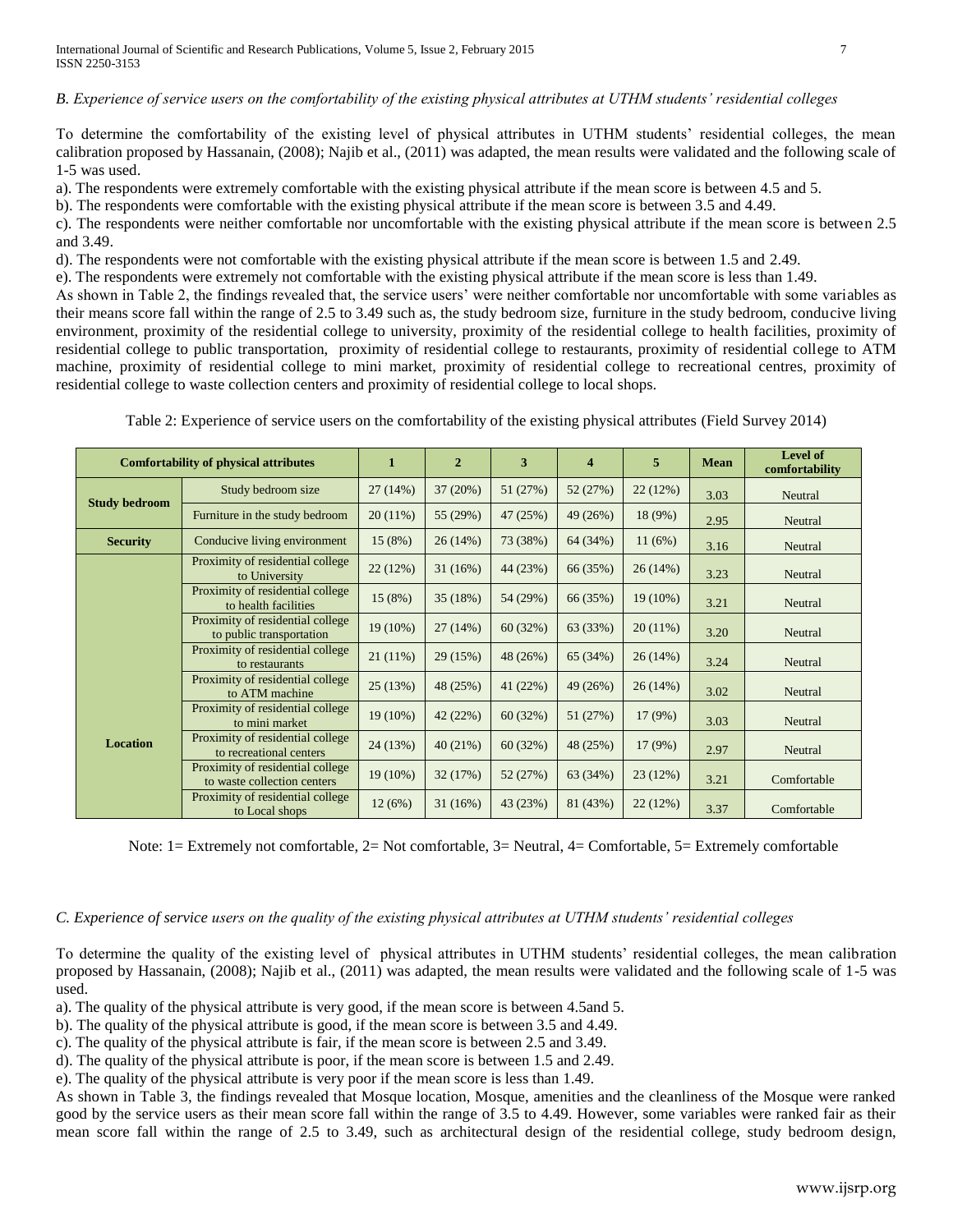convenient walkway, good drainage system, toilet/bathroom location, cleanliness of toilet/bathroom, study area accessibility, internet connectivity in the study room, furniture in the study area, security of parking facilities, internet connectivity in the residential college, directional signage, directional signage are writings, cleaning services, transportation links to university and city center, transportation service (Bus) from residential college to the University and operation of bus service in weekends and holidays. While the directional signage was ranked poor as the mean score fall within the range of 1.5 to 2.49.

| <b>Quality of Physical attributes</b> |                                                                            | $\mathbf{1}$ | $\overline{2}$ | 3        | $\overline{\mathbf{4}}$  | 5             | <b>Mean</b> | Quality<br>level |
|---------------------------------------|----------------------------------------------------------------------------|--------------|----------------|----------|--------------------------|---------------|-------------|------------------|
|                                       | Architectural design of the residential<br>college                         | 33 (17%)     | 47 (25%)       | 56 (30%) | 41<br>(22%)              | 12<br>(6%)    | 2.75        | Fair             |
| <b>Building</b><br>Layout             | Study bedroom design                                                       | $21(11\%)$   | 66 (35%)       | 49 (26%) | 47<br>(25%)              | 6(3%)         | 2.74        | Fair             |
|                                       | Convenient walkway                                                         | 12(6%)       | 35(18%)        | 53 (28%) | 74<br>(40%)              | 15<br>(8%)    | 3.24        | Fair             |
|                                       | Good drainage system                                                       | 11(6%)       | 27(14%)        | 41 (22%) | 85<br>(45%)              | 25<br>(13%)   | 3.46        | Fair             |
| <b>Toilet/bathroo</b>                 | Toilet/bathroom location                                                   | 25 (13%)     | 51(27%)        | 40(21%)  | 54<br>(29%)              | 19<br>(10%)   | 2.95        | Fair             |
| m                                     | Cleanliness of toilet/bathroom                                             | $21(11\%)$   | 34 (18%)       | 38 (20%) | 72<br>(38%)              | 24<br>(13%)   | 3.23        | Fair             |
|                                       | Study area accessibility                                                   | 13(7%)       | 30(16%)        | 43 (22%) | 66<br>(35%)              | 37<br>(20%)   | 3.44        | Fair             |
|                                       | Internet connectivity in the study<br>room                                 | 49 (26%)     | 49 (26%)       | 31(16%)  | 40<br>(21%)              | 20<br>(11%)   | 2.65        | Fair             |
| <b>Study area</b>                     | Furniture in the study area                                                | 29 (15%)     | 41(22%)        | 45 (24%) | 49<br>(26%)              | 25<br>(13%)   | 3.00        | Fair             |
|                                       | <b>Location of Mosque</b>                                                  | 12(6%)       | 16(8%)         | 29 (15%) | 75<br>(41%)              | 57<br>(30%)   | 3.79        | Good             |
| <b>Mosque</b>                         | Mosque amenities                                                           | 8(4%)        | 18 (9%)        | 48 (25%) | 64<br>(34%)              | 51<br>(28%)   | 3.70        | Good             |
|                                       | <b>Cleanliness of Mosque</b>                                               | 7(3%)        | 11(6%)         | 34 (18%) | 78<br>(41%)              | 59<br>(31%)   | 3.90        | Good             |
| <b>Support</b><br>services            | Security of parking facilities                                             | 12(6%)       | 28 (15%)       | 54 (29%) | 70<br>(37%)              | 25<br>(13%)   | 3.36        | Fair             |
|                                       | Internet connectivity in the residential<br>college                        | 50(26%)      | 55 (29%)       | 36 (20%) | 31<br>(16%)              | 17<br>$(9\%)$ | 2.52        | Fair             |
|                                       | Directional signage                                                        | 31 (16%)     | 56 (30%)       | 50(26%)  | 37<br>(20%)              | 15<br>$(8\%)$ | 2.73        | Fair             |
|                                       | Directional signage are written in<br>international language               | 68 (36%)     | 55 (29%)       | 38 (20%) | 25<br>(13%)              | 3(2%)         | 2.15        | Fair             |
|                                       | Cleaning services                                                          | 48 (25%)     | 45 (24%)       | 44 (24%) | $\overline{35}$<br>(18%) | 17<br>(9%)    | 2.62        | Fair             |
|                                       | Transportation links to university and<br>city center                      | 38 (20%)     | $20(11\%)$     | 51 (27%) | 55<br>(29%)              | 25<br>(13%)   | 3.05        | Fair             |
| <b>Transport</b>                      | Transportation service (Bus) from<br>residential college to the University | 36 (19%)     | 37(20%)        | 52 (27%) | 40<br>(21%)              | 24<br>(13%)   | 2.89        | Fair             |
| services                              | Operation of bus service in weekends<br>and holidays                       | 46 (24%)     | 43 (23%)       | 43 (23%) | 35<br>(18%)              | 22<br>(12%)   | 2.70        | Fair             |

Table 3: Service users experience on the quality of physical attributes (Field Survey 2014)

Note:  $1 = \text{Very poor}, 2 = \text{Poor}, 3 = \text{Neutral}, 4 = \text{Good}, 5 = \text{Very good}$ 

## V. CONCLUSION

In general, findings of the study reveal that, international students in the study area have a positive experience with the facilities provided in the students' residential colleges. However, most of the positive views related to the respondents experience were rated 'fair' instead of 'extremely adequate, extremely comfortable' or 'very good', therefore this is not sufficient if the intent of UTHM students' residential colleges, is moving from delivering a quality service to excellent service. Because it will contribute a complete shift of cultural change within UTHM students' residential colleges and help create service excellence as endorsed by this study.

Service user experience has a significant influence on the international students' experience, which infers that if higher learning institution of learning wants to attract more number of international students, provision of excellent service would be a good tool. Moreover, It can be concluded that provision of excellent service contribute towards increase level of service user experience and which ultimately increases conducive learning facilities and the willingness to excel in their studies. This study targets only UTHM international students, more studies should be conducted in order to get the opinion of other stakeholders like local students, residential college administrators, facility managers and university authorities. However, international students of only one higher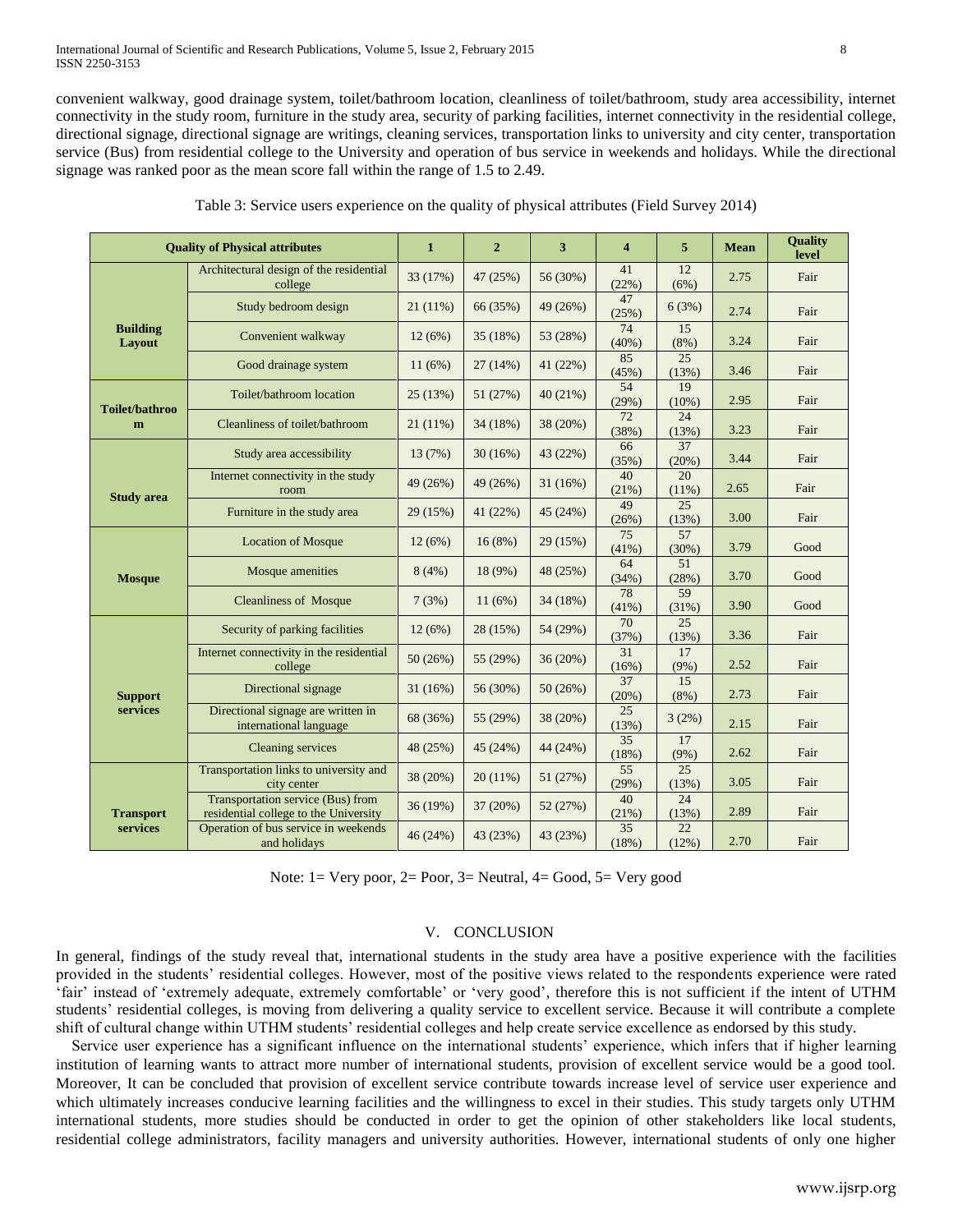learning institution was considered in this study, future studies should include more higher institutions of learning that has more number of international students, so that policy making and guidelines could be derived.

#### **REFERENCES**

- [1] Khozaei, F., Hassan, A. S., & Khozaei, Z. (2010). Undergraduate students' satisfaction with hostel and sense of attachment to place: case study of University Sains Malaysia. *American Journal of Engineering and Applied Sciences*, *3*(3), 516.
- [2] Abdullah, N. A., & Rahman, S. A. (2011). Making Strategy at a Malaysian Higher Education Institution, *22*, 193–198.
- [3] Pandit, K. (2007) *The Importance of International Students on our Campuses,* yearbook of the Association of Pacific Coast Geographers.
- [4] Ministry of Higher Education Malaysia, (2013). *Operational Framework for International Student Management,* 2013. Retrieved May, 14,2013 via http://www.mohe.gov.my.
- [5] Ministry of Higher Education Malaysia, (2013). *Data of Public Education Enrollment as at December 2011,* 2013. Retrieved May, 14,2013 via http://www.mohe.gov.my.
- [6] Njie, B., Asimiran, S., & Baki, R. (2012). Perceptions of international students on service quality delivery in a Malaysian public university. *Quality Assurance in Education*, *20*(2), 153–163.
- [7] Sirat, M. Bin. (2009). Strategic planning directions of Malaysia's higher education: university autonomy in the midst of political uncertainties. *Higher Education*, *59*(4), 461–473.
- [8] Ministry of Higher Education Malaysia, (2011). *Internationalization Policy For Higher Education Malaysia, 2011,* 2013. Retrieved May, 14,2013 via http://www.mohe.gov.my
- [9] Gilburt, H., Slade, M., Rose, D., Lloyd-Evans, B., Johnson, S., & Osborn, D. P. J. (2010). Service users' experiences of residential alternatives to standard acute wards: qualitative study of similarities and differences. *The British Journal of Psychiatry. Supplement*, *53*, s26–31
- [10] Vermeeren, A. P. O. S., Law, E. L., & Roto, V. (2010). User Experience Evaluation Methods : Current State and Development Needs, 521–530.
- [11] Waheed, Z., & Fernie, S. (2009). Knowledge based facilities management. *Facilities*, *27*(7/8), 258–266.
- [12] Drion, B., Melissen, F., & Wood, R. (2012). Facilities management: lost, or regained? *Facilities*, *30*(5/6), 254–261.
- [13] Bashir, S. (2012). Students ' Perception on the Service Quality of Malaysian Universities ' Hostel Accommodation, *3*(15), 213–222.
- [14] Winston Jr, R. B. (1993). *Student Housing and Residential Life*: A Handbook for Professionals Committed to Student Development Goals. Jossey-Bass, Inc., Publishers, 350 Sansome Street, San Francisco.
- [15] Najib, N. U., Yusof, N. A. & Osman, N.Z. (2011b). Measuring satisfaction with student housing facilities. *American Journal of Engineering and Applied Sciences*, 4(1), 52-60.
- [16] Hassanain, M. A. (2008). On the performance evaluation of sustainable student housing facilities. *Journal of Facilities Management*, *6*(3), 212–225.
- [17] Najib, N.U, Yusof N.A. & Osman, N.Z (2011c). The influence of socio economic background towards satisfaction with students' housing facilities. pp 478-483
- [18] Jumat, A. R. (2012). Stakeholder service delivery expectations of military facilities management. *Built Environment Project and Asset Management*, *2*(2), 146– 166.
- [19] Johnston, R. & Clark, G. (2005). Service Operations Management: Improving Service Delivery (2<sup>nd</sup> Ed). Prentice Hall.
- [20] Mascio, R. Di. (2007). A method to evaluate service delivery process quality. *International Journal of Service Industry Management*, *18*(4), 418–442.
- [21] Pine, B. J., & Gilmore, J. H. (2011). *The experience economy*. Harvard Business Press.
- [22] Pine II, B.J. & Gilmore, J. H. (1999). *The Experience Economy*: work is theatre and every business a stage. Harvard Business Press, Boston, Massachusetts.
- [23] Sundbo, J. & Darmer, P. (Eds.). (2008). *Creating experiences in the experience economy*. Edward Elgar Publishing.
- [24] Meyer, C. & Schwager, A. (2007). Understanding customer experience*.Harvard business review*, 85(2), 116.
- [25] Teixeira, J., Patrício, L., Nunes, N. J., Nóbrega, L., Fisk, R. P., & Constantine, L. (2012). Customer experience modeling: from customer experience to service design. *Journal of Service Management*, *23*(3), 362–376.
- [26] Pariag, P. (2009). Classification of Services. *Regional Symposium on Services*, pp. 15-17.
- [27] Ahmed, I. (2011). Student's Perspective of Service Quality in Higher Learning Institutions ; *An evidence Based Approach, 2*(11), 159–164.
- [28] Khozaei, F., Ramayah, T. & Hassan, A. S. (2012). A Shorter Version of Student Accommodation Preferences Index (SAPI).
- [29] Thomsen, J., & Eikemo, T. A. (2010). Aspects of student housing satisfaction: a quantitative study. *Journal of Housing and the Built Environment*, *25*(3), 273– 293.
- [30] Khozaei, F., Hassan, A. S., Al kodamy, K. & Aarab Y. (2014). Examination of student housing preferences, their similarities and differences. *Facilities,* 32  $(11/12)$ .
- [31] Rowley, J., (1999). Measuring total customer experience in museums, *International Journal of Contemporary Hospitality Management*, 11(6), pp. 303-308.
- [32] Foubert, J. D., Tepper, R. & Morrison, D. (1998). Predictors of student satisfaction in university residence halls. *The Journal of College and University Student Housing, 27(1), 41-46.*
- [33] Olufunke, A., & Adedoyin, O. (2012). User 's Satisfaction with Residential Facilities in Nigerian Private Universities : A Study Of Covenant University *2*(11).
- [34] Amole, D. (2008). Residential Satisfaction and Levels of Environment in Students' Residences. *Environment and Behavior*, *41*(6), 866–879.
- [35] Kaya, N., & Erkip, F. (2001). Satisfaction in a Dormitory Building the Effects of Floor Height on the Perception of Room Size and Crowding. *Environment and Behavior*, *33*(1), 35-53.
- [36] Husin, H. N., Nawawi, a. H., Ismail, F., & Khalil, N. (2011). Development of Hierarchy for Safety Elements and Its Attributes for Malaysia's Low Cost Housing. *Procedia Engineering*, *20*, 71–79.
- [37] Al-dossary, S. A. (2008). *A Study of the Factors Affecting Student Retention at King Saud University, Saudi Arabia. University of Sterling: Ph.D. Thesis.*
- [38] Yusof, N., Abdullah, S., Zubedy, S., & Najib, N. 'Ulyani M. (2012). Residents' Maintenance Priorities Preference: The Case of Public Housing in Malaysia. *Procedia - Social and Behavioral Sciences*, *62*(2003), 508–513.
- [40] Sheely, M. C., & Whalen, D. F. (2003). Contributors to Residence Hall Student Retention : Why do Students Choose to Leave or Stay ?
- [41] Nijënstein, S., Haans, A., Kemperman, A. D. a. M., & Borgers, A. W. J. (2014). Beyond demographics: human value orientation as a predictor of heterogeneity in student housing preferences. *Journal of Housing and the Built Environment*.
- [42] Muslim, M. H., Karim, H. A., & Abdullah, I. C. (2012). Satisfaction of Students' Living Environment between On-Campus and Off-Campus Settings: A Conceptual Overview. *Procedia - Social and Behavioral Sciences*, *68*, 601–614.
- [43] Sawyerr, P. T. (2013). Student satisfaction with hostel facilities in Nigerian polytechnics. *Journal of Facilities Management*, *11*(4), 306–322.
- [44] Liu, A. M. (1999). Residential satisfaction in housing estates: a Hong Kong perspective. *Automation in Construction*, *8*(4), 511–524.